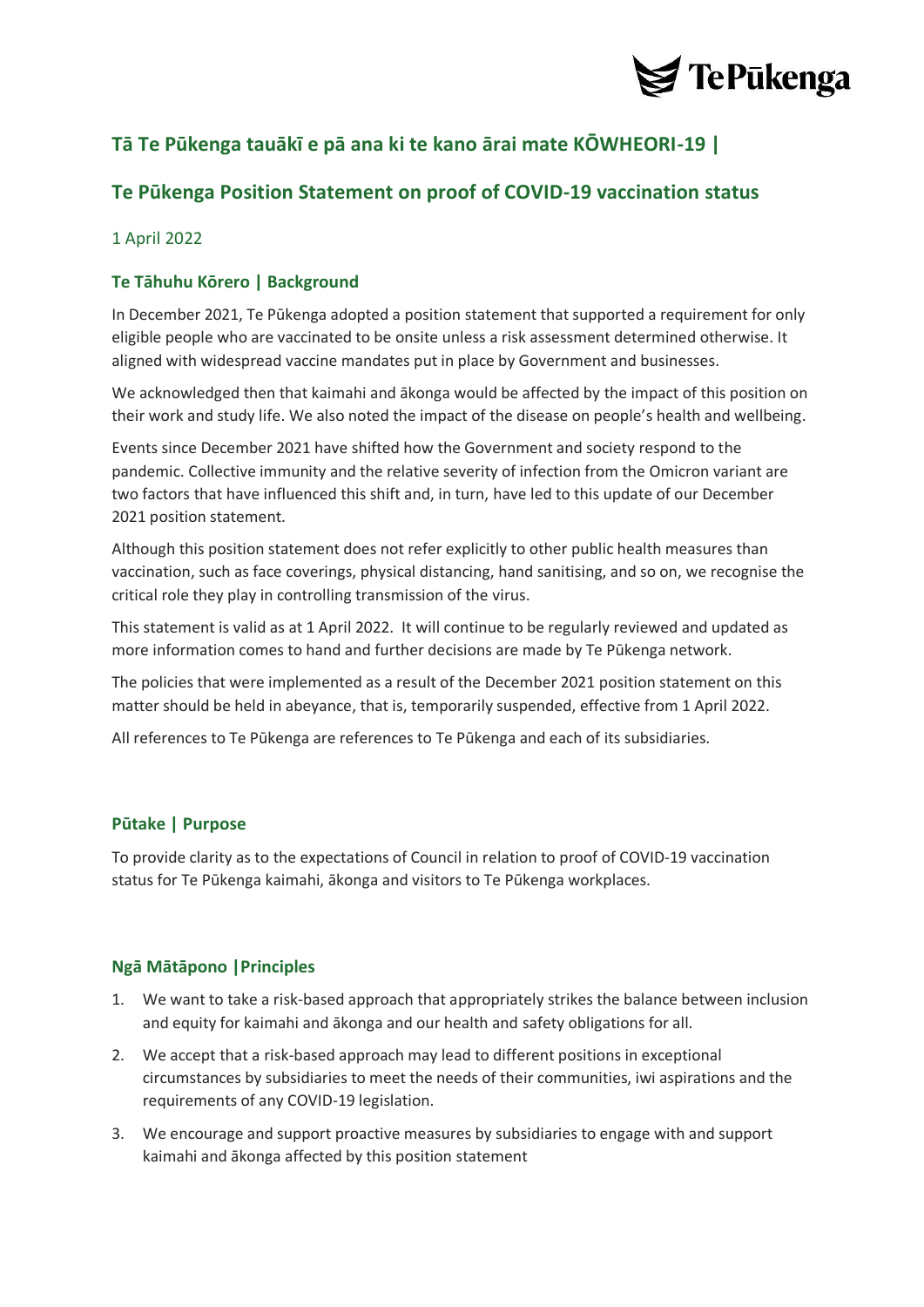- 4. We strongly encourage everyone in Aotearoa New Zealand to be fully vaccinated.
- 5. We will collect and retain only the personal information needed to satisfy the intent of this position statement (and underlying positions taken) and will do so in accordance with the Privacy Act 2020.
- 6. We accept that positions and approaches on COVID-19 matters need to be flexible enough to adapt to the rapidly changing environment in Aotearoa New Zealand.

### **Tā Te Pūkenga tauākī mō te whai rongoā hei ārai i te KŌWHEORI-19 | Te Pūkenga position on proof of COVID-19 vaccination**

The position is that:

- 1. Unless deemed through legislation or a risk assessment, Te Pūkenga kaimahi and ākonga are not required to provide proof of vaccination status to enter Te Pūkenga workplaces or otherwise engage in the learning and work activities of Te Pūkenga from 5 April 2022. 1
- 2. Unless deemed through legislation or a risk assessment, visitors to Te Pūkenga workplaces are not required to provide proof of vaccination status from 5 April 2022.
- 3. Te Pūkenga kaimahi and ākonga will follow any proof of vaccination requirements imposed by third party organisations that they interact with.
- 4. In relation to kaimahi recruitment, where the role would reasonably expect a requirement of proof of vaccination, a Te Pūkenga entity can require proof of vaccination as a pre-requisite for that role.
- 5. In relation to prospective ākonga seeking to enrol in courses that require a placement in a sector that falls within scope of a vaccine mandate and/or where proof of vaccination is required, then vaccination can be a pre-requisite to enrolment.

#### **Ngā mahi hei aromatawai i te whatitata | Assessing risks and making decisions**

Decisions will be made by each subsidiary with reference to (among other things):

- 1. This position statement.
- 2. The work and learning spaces, the people in those spaces and their work and learning activities.
- 3. The need to put ākonga at the centre and the impact of any decisions regarding proof of vaccination status on ākonga and the communities that they come from.
- 4. Obligations under the Education (Pastoral Care of Tertiary and International Learners) Code of Practice 2021 and the Health and Safety at Work Act 2015 to ensure the health, wellbeing, and safety of people, so far as reasonably practicable.
- 5. Updated risk assessments.

<sup>&</sup>lt;sup>1</sup> This position recognises that from 5 April 2022 there are four sectors still under a legislated vaccine mandate. They are healthcare and disability, aged care, corrections and border. The work and learning of some Te Pūkenga kaimahi and ākonga intersect with these sectors.